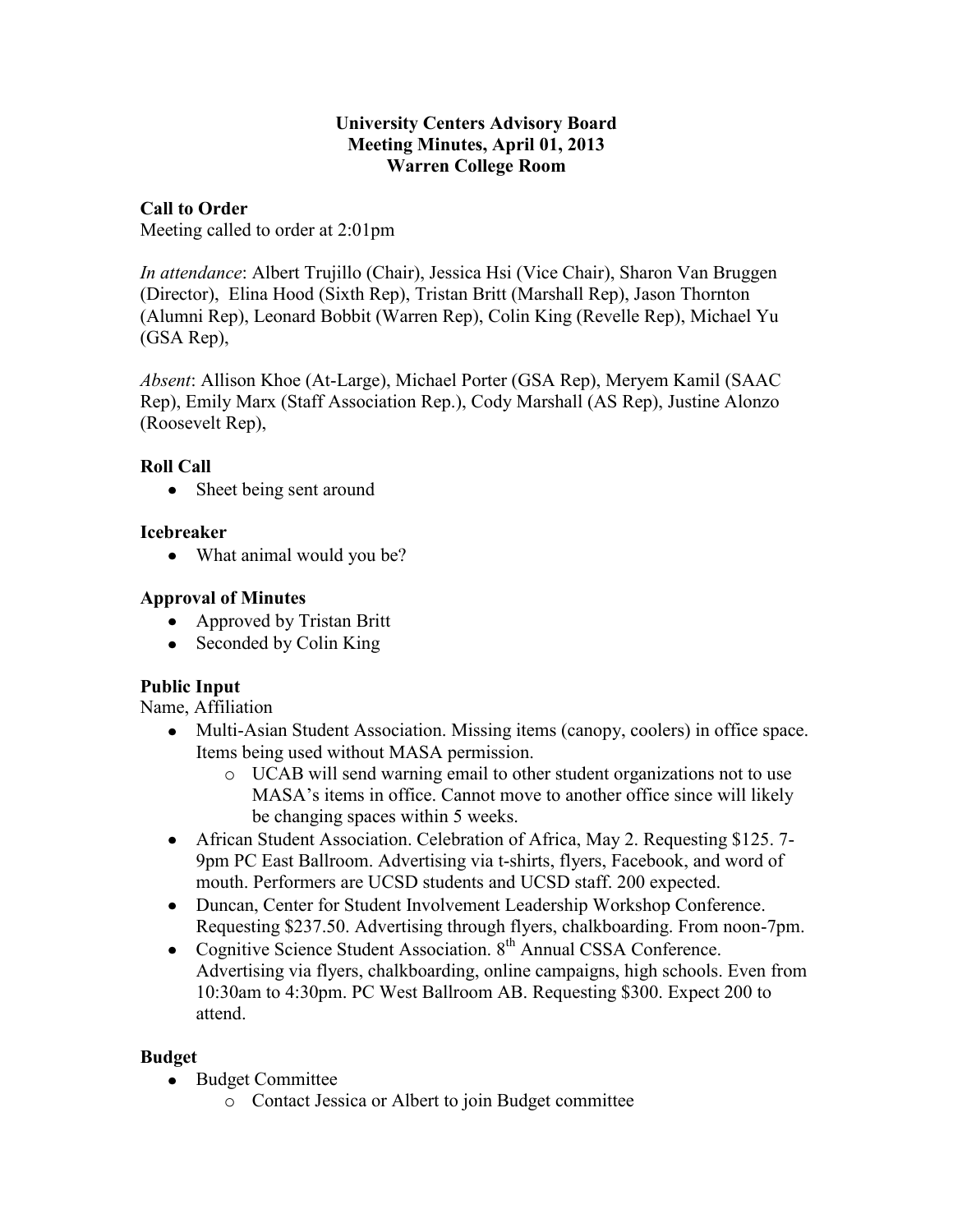- Tues 12 or 1, Wed 12, 2 or 3
	- o If interested, please respond back to which time best fits.

## **Chair Report,** *Albert Trujillo*

- Referendum Update
	- o Referendum approved and will be on Spring ballot.
	- o Members should take a stance and educate themselves on referendum. Send PRO and CON websites to list-servs.
	- o Elections April 5-8. Voting ends at 4. Round Table results at 5:30 April 8.
	- o PRO website being developed and potential for Facebook event.
- Referendum Spending
	- o Voted on it too late. So money cannot be spent and depends on word of mouth
- Council Visits
	- o Albert, Jessica, and Sharon will be going on council visits. Please contact Albert if you are interested in joining.
- UCAB Positions (chair, vice chair, at large)
	- o If interested in these positions, please contact Albert or Jessica. Spread word to councils.
	- o Coops Meeting
		- **Meeting this Friday for the MSA rewriting committee.**

## **Vice-Chair Report,** *Jessica Hsi*

- Space Allocation
	- o In addition to sending out applications, send out survey to see how they handled space issues or suggestions.
	- o Push back timeline for space allocation due to waiting for feedback from attorneys. Latest would be Week 3 or Week 4.
		- Tristan: Why do attorneys need to review?
			- Sharon: Due to limited space, space allocation must be  $\bullet$ objective and not discriminatory.
		- **Tristan:** Are they looking over point system or other things?
			- Sharon: Attorneys go over all questions but most concerned with questions with points.
			- Albert: Attorneys also look over office use guidelines when changed.
		- Albert: Currently, no room conflict language. But would need to be approved by attorneys because change in guidelines
		- Colin: Should see how long will take for attorneys to approve and would be before space allocation deadline.
		- Sharon: Should check charter if deadline exists for space allocation.
			- $\bullet$ Tristan: Space allocation must not start later than Week 3, according to charter.
		- Tristan: Can the room conflict language be in there? And if the attorneys say no, then won't matter.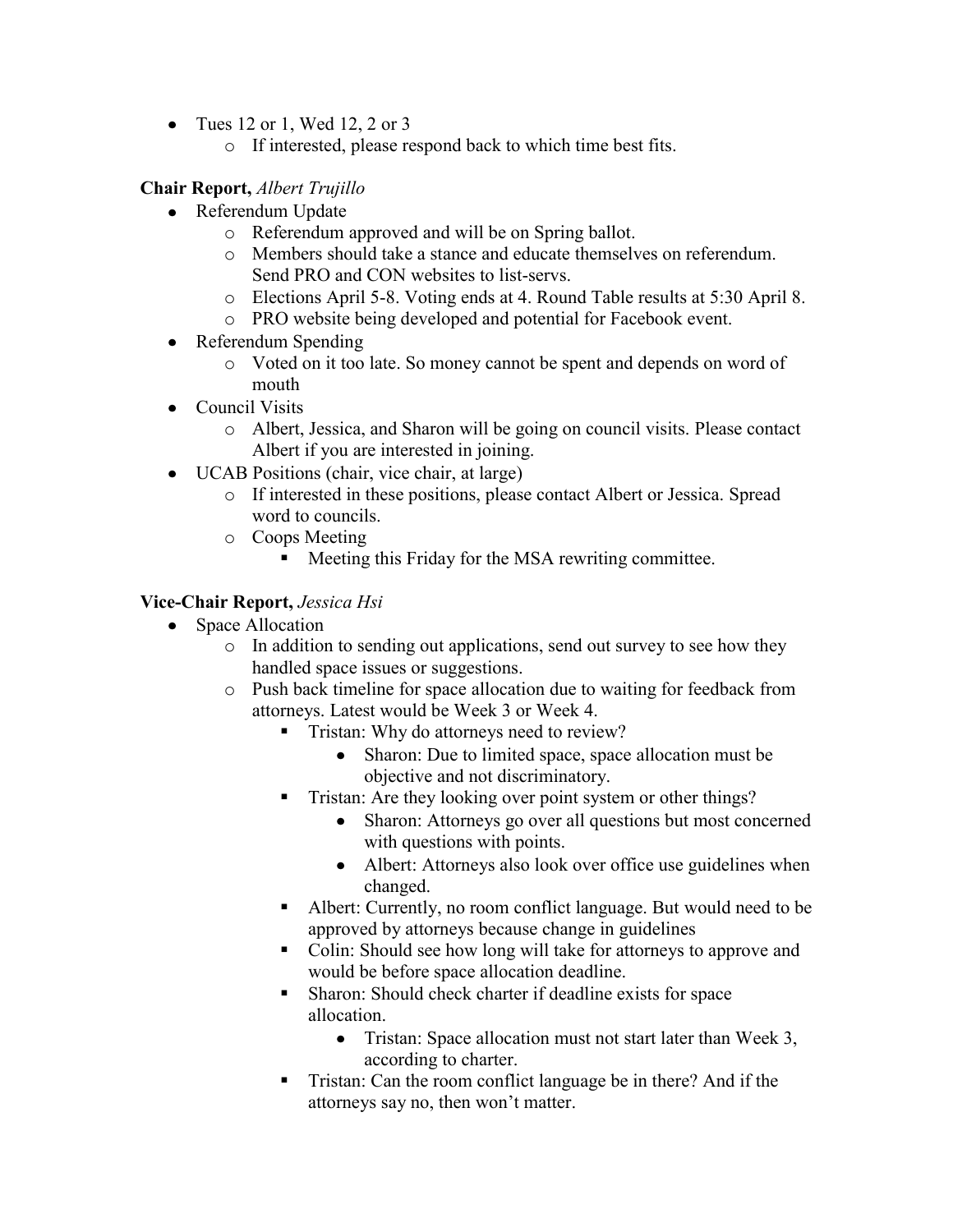- Sharon: Depends on how the language is changed.
- **Tristan: Establish a process in space allocation if conflict between** student orgs.
	- Sharon: Before you approve process, attorneys should determine objectivity of process.
- Sharon: What's the process to determine if complaint is legitimate? Consider for when writing room conflict deadlines.
- **Leonard:** Just try to get language out as soon as possible.
- Albert: Key thing is to give student orgs enough time to fill it out and when applications come out.

### **Director Report,** *Sharon VanBruggen*

- Triton Day
	- o Upcoming Saturday, the campus open-house. Staff preparing for day by deep cleaning and preparing UCEN.
- Strategic Planning
	- o Compiling focus group data, reviewing surveys, and reviewing management audits. Working on position maps to look at on and offcampus competition.
	- o Common themes from surveys and focus group data. Staff overload, financial concerns, and clarity what UCEN is specifically.

### **New Business**

- Tech Fee Balance: \$1,862.50
- ASA Celebrate Africa. Leonard moves to fund for \$125. Colin seconds.
- CSI Leadership Conference. Leonard moves to fund for \$240. Colin seconds.
- CSSA Conference. Jessica moves to fund for \$300. Leonard seconds.

### **Old Business**

- Student Veterans Resource Center
	- o Option A: 4 offices at top are leased spaces. 579 sq. ft. for offices and 1,123 for resource centers.
	- o Option B: 850 for Resource Centers, 852 sq. ft. for other space.
	- o Option C: AS Soft Reserves-809 sq. ft. 893 sq. ft. for Veterans Resource **Center**
- Square Feet for other resource centers provided for comparison.
- Albert: Hold off on vote to hear constituent's opinions at council meetings.
- Leonard: Budgetary implications of each option?
	- o Sharon: Veteran Resource Center seeking support from student advisory fee committee. AS Soft Reserves rent would decrease by moving to smaller area. But larger area on first floor could be rented out to something else.

#### **Member Reports**

#### **Announcements**